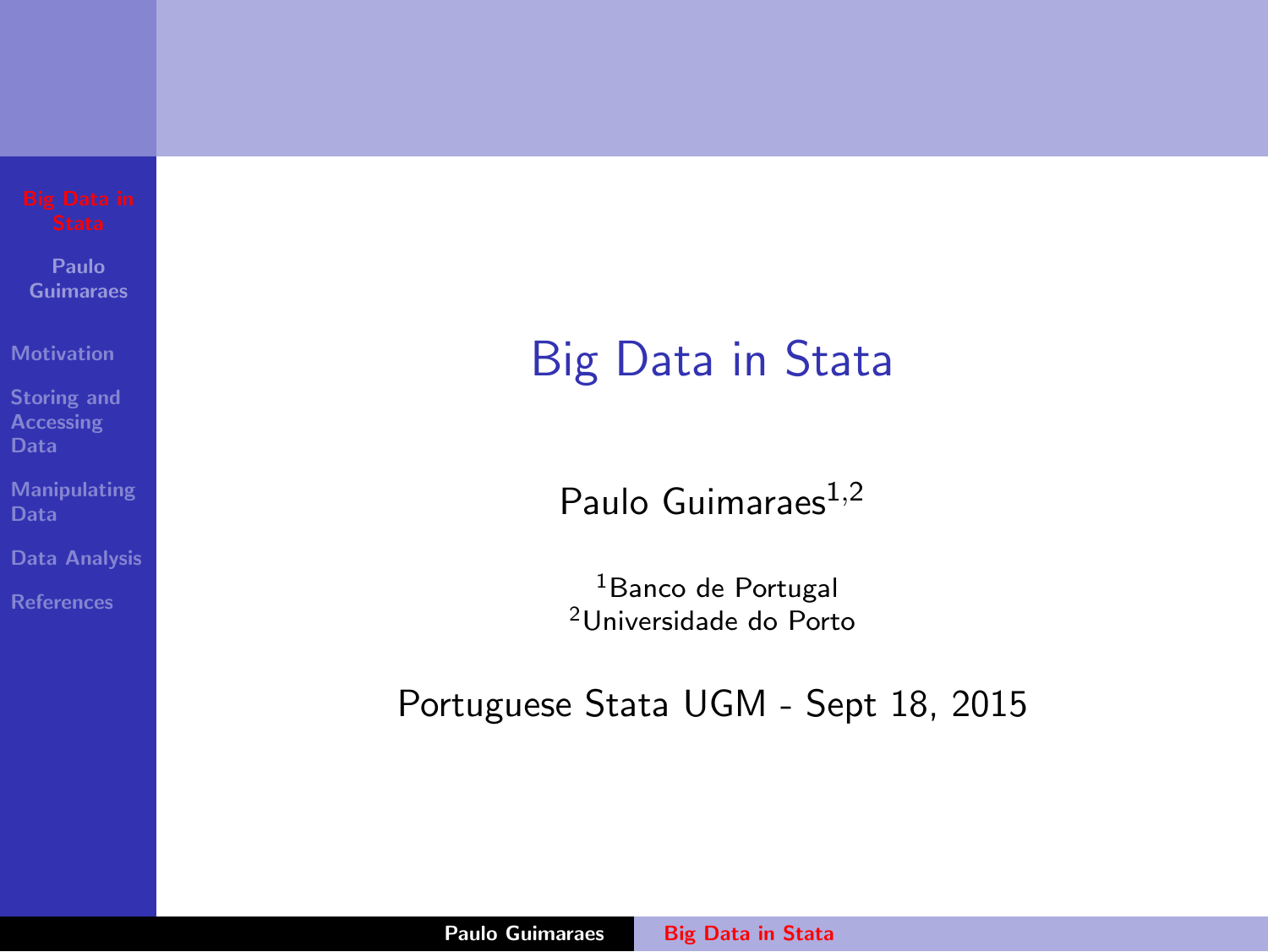# What do I mean by "big data"?

**Paulo Guimaraes**

### **Motivation**

- **Storing and Data**
- **Manipulating Data**
- **Data Analysis**
- 
- **Demographical is in the several meanings**
- $\blacksquare$  the Vs of big data
- $\blacksquare$  "large data set" may be more appropriate
- **n** many observations, many variables
- **typical examples: large administrative data sets, panel data**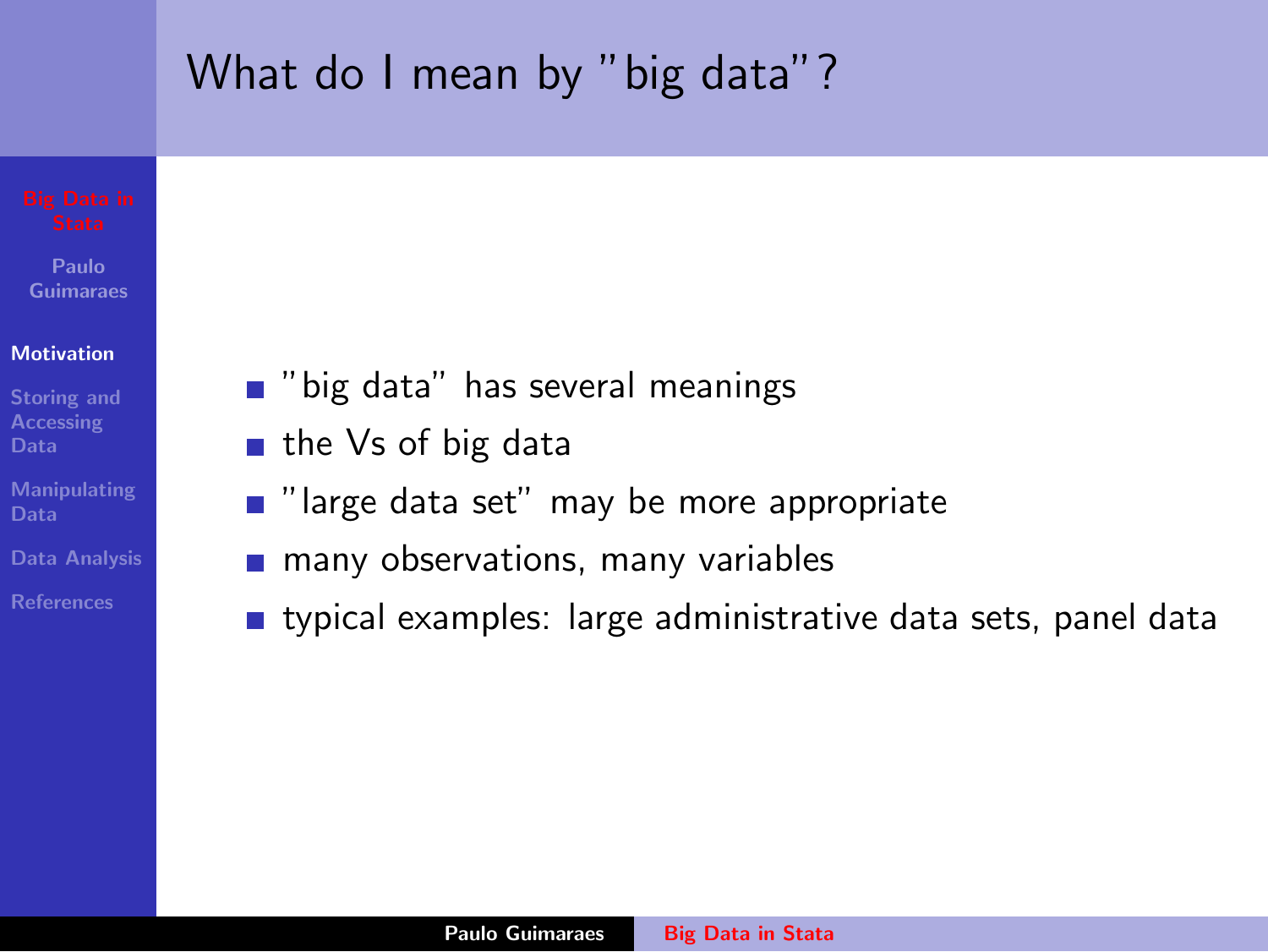# Why does it matter?

**Paulo Guimaraes**

### **Motivation**

- **Storing and Accessing Data**
- **Manipulating**
- **Data Analysis**
- 
- vour computer may not be able to load the data
	- Stata stores data in RAM
	- **n** memory is allocated dynamically
	- Stata imposes a limit of 2.1 billion observations (except Stata/MP)
- $\blacksquare$  time becomes relevant usual procedures may take hours, even days
- usual procedures may not be feasible at all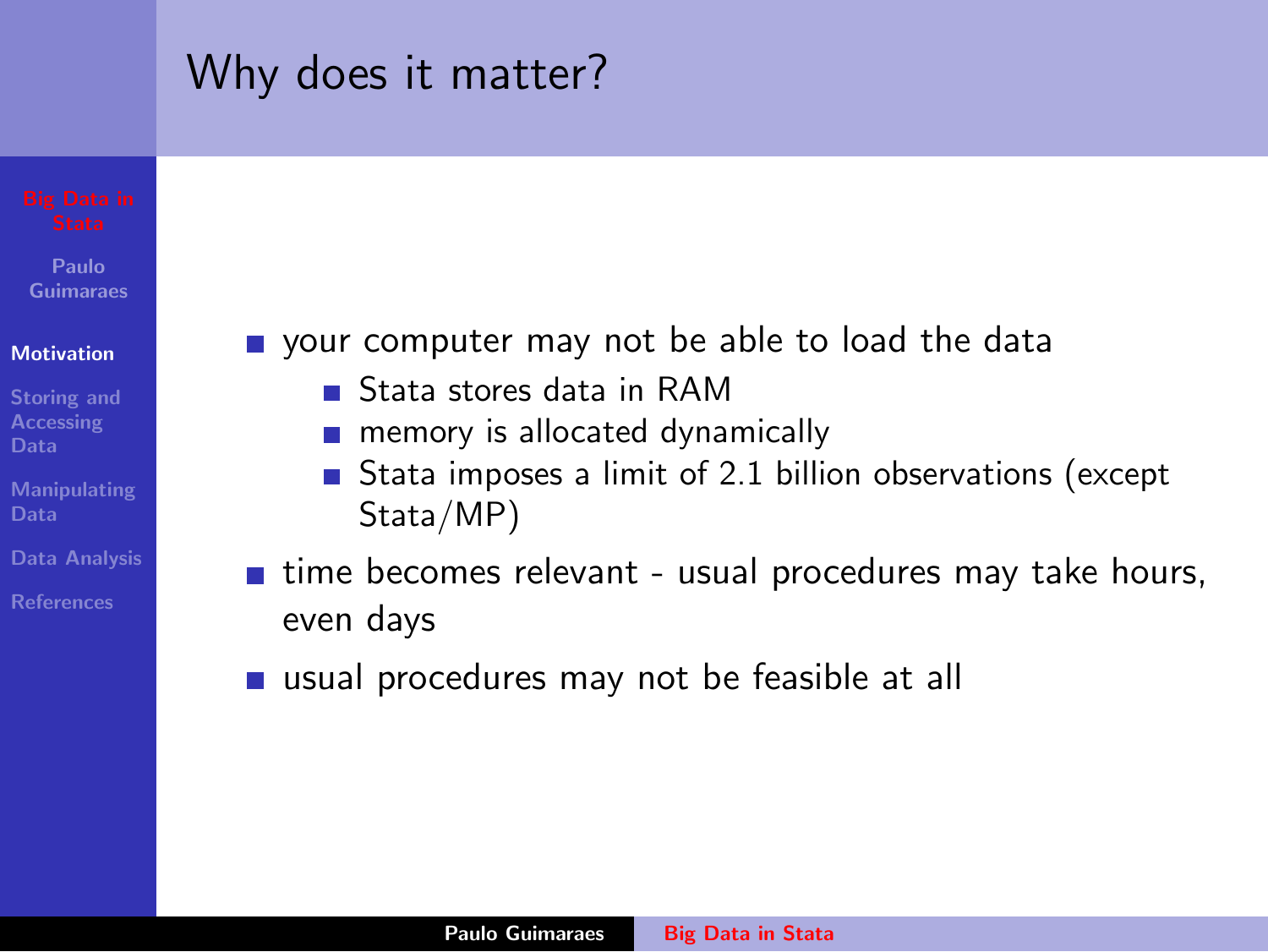## Basic advice

**Paulo Guimaraes**

### **Motivation**

**Storing and Data**

**Manipulating Data**

**Data Analysis**

- use a powerful computer (many MhZ) with lots of RAM
- **n** invest in your code
- test your code in a small data set  $\mathcal{L}_{\mathcal{A}}$
- **take advantage of many user-programmed tools**
- use the latest version of Stata
- use Stata/MP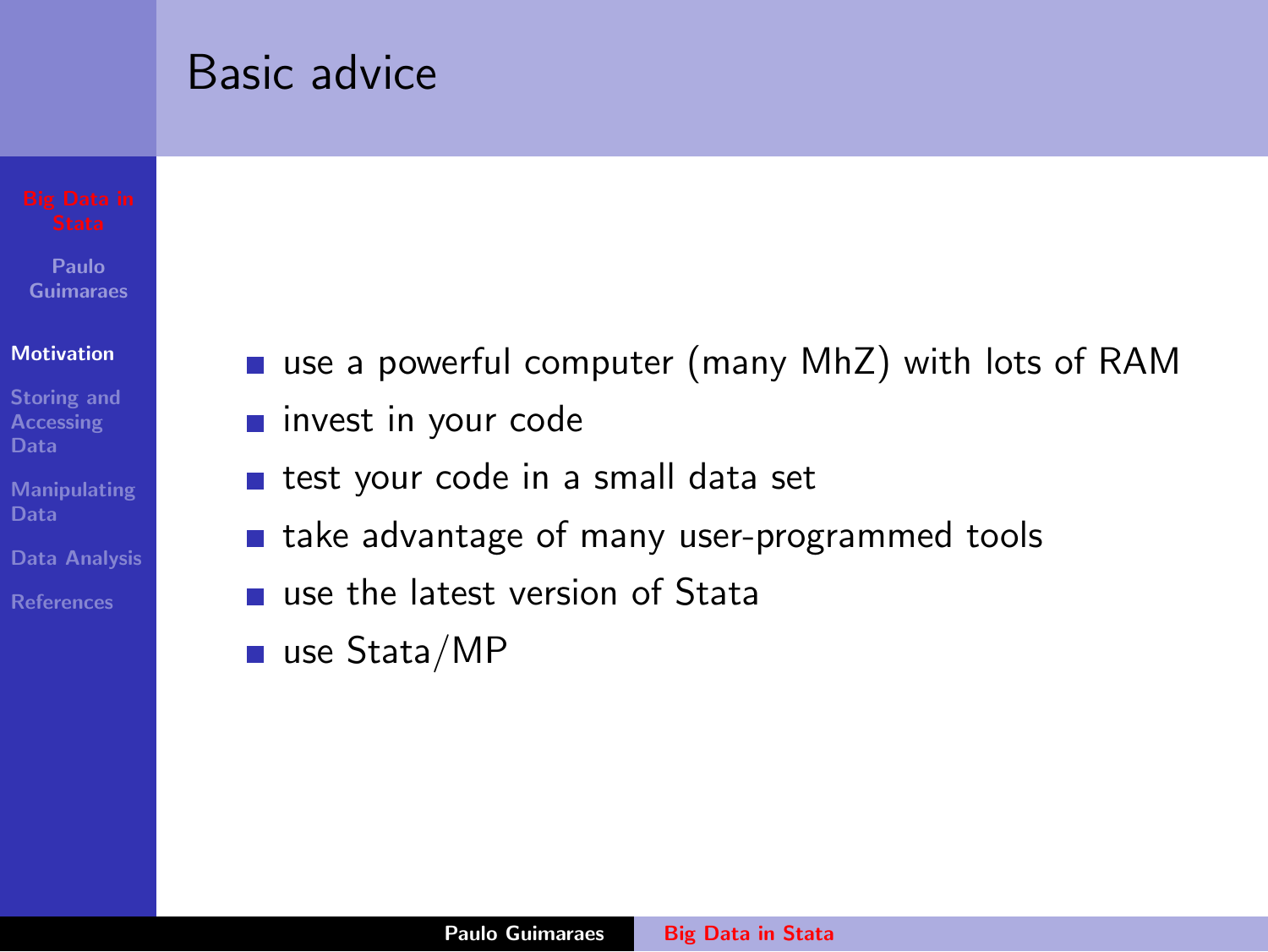# Stata MP

**Paulo Guimaraes**

### **Motivation**

- **Storing and Accessing Data**
- **Manipulating**
- 
- **References**
- Stata/MP takes advantage of computers with multiple cores and multiple processors
- $\blacksquare$  runs 1.6 times faster on 2 cores, 2.1 times faster on 4 cores, and 2.7 times faster on 8 cores (Statacorp)
- All timings are on a 1 million observation dataset. The two regressions included 50 covariates.

| Timing (seconds)        |          |        |
|-------------------------|----------|--------|
| Analysis                | 24 cores | 1 core |
| generate a new variable | 0.03     | 0.33   |
| summarize 50 variables  | 0.88     | 19.55  |
| twoway tabulation       | 0.45     | 0.45   |
| linear regression       | 0.65     | 11.48  |
| logistic regression     | 7.19     | 59.27  |

Source: Statablog

for details see Stata/MP Performance Report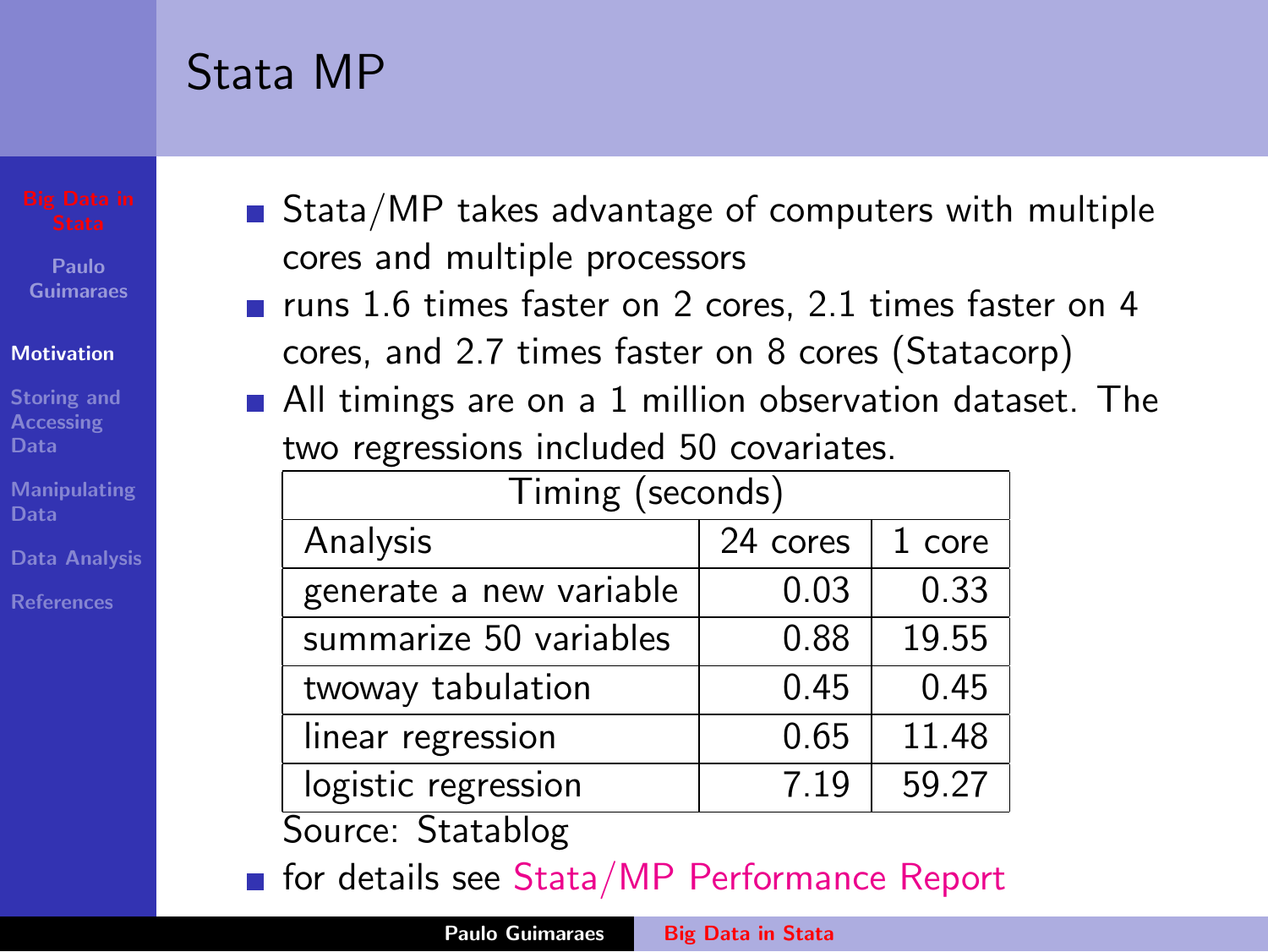# Reading data

**Paulo Guimaraes**

### **Motivation**

### **Storing and Accessing Data**

- **Manipulating**
- **Data Analysis**
- **References**
- Stata reads faster from its native format
- **Stata reads all data to RAM and there are limits on the** number of observations and number of variables. These limits depend on your version of Stata
- **if** you have trouble importing a large Excel file try using set excelxlsxlargefile on
- vou can approximate the size of your data set with

$$
M = \frac{N * V * W + 4 * N}{1024^2}
$$

- M size in megabytes
- N number of observations
- V number of variables
- W average width in bytes of a variable
- Source: Statacorp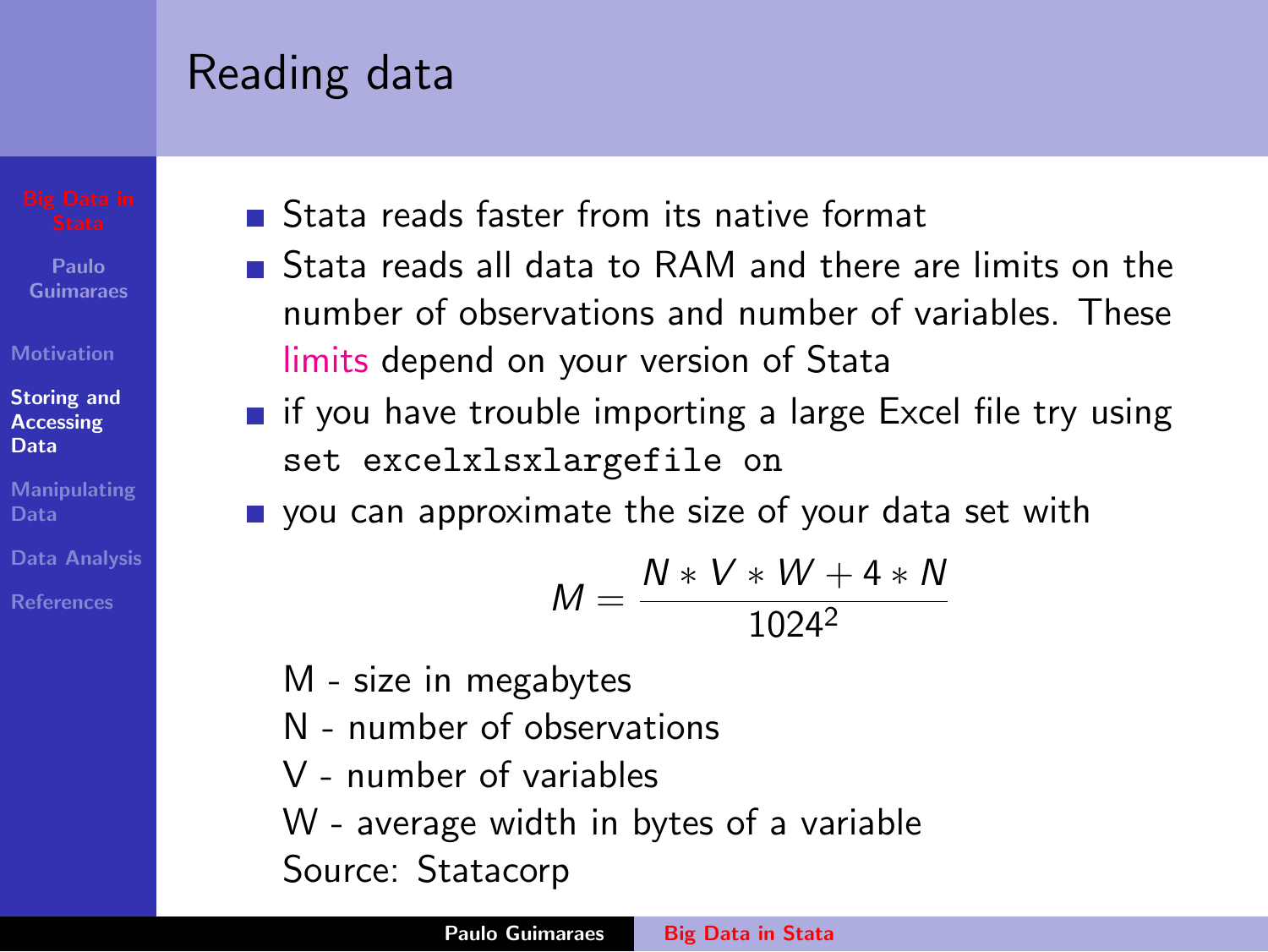## Read only the variables that you need

**Paulo Guimaraes**

**Motivation**

**Storing and Accessing Data**

**Manipulating**

**Data Analysis**

vou can read only a select number of observations or variables

use [varlist] [if] [in] using filename [, clear nolabel]

- not all  $1/O$  commands allow a variable list and the [if] [in] qualifiers. Some that do are: infile, infix, fdause
- **p** you can also use odbc to extract just the needed variables
- use third-party software such as DBMS or Stattransfer to select a subset of the variables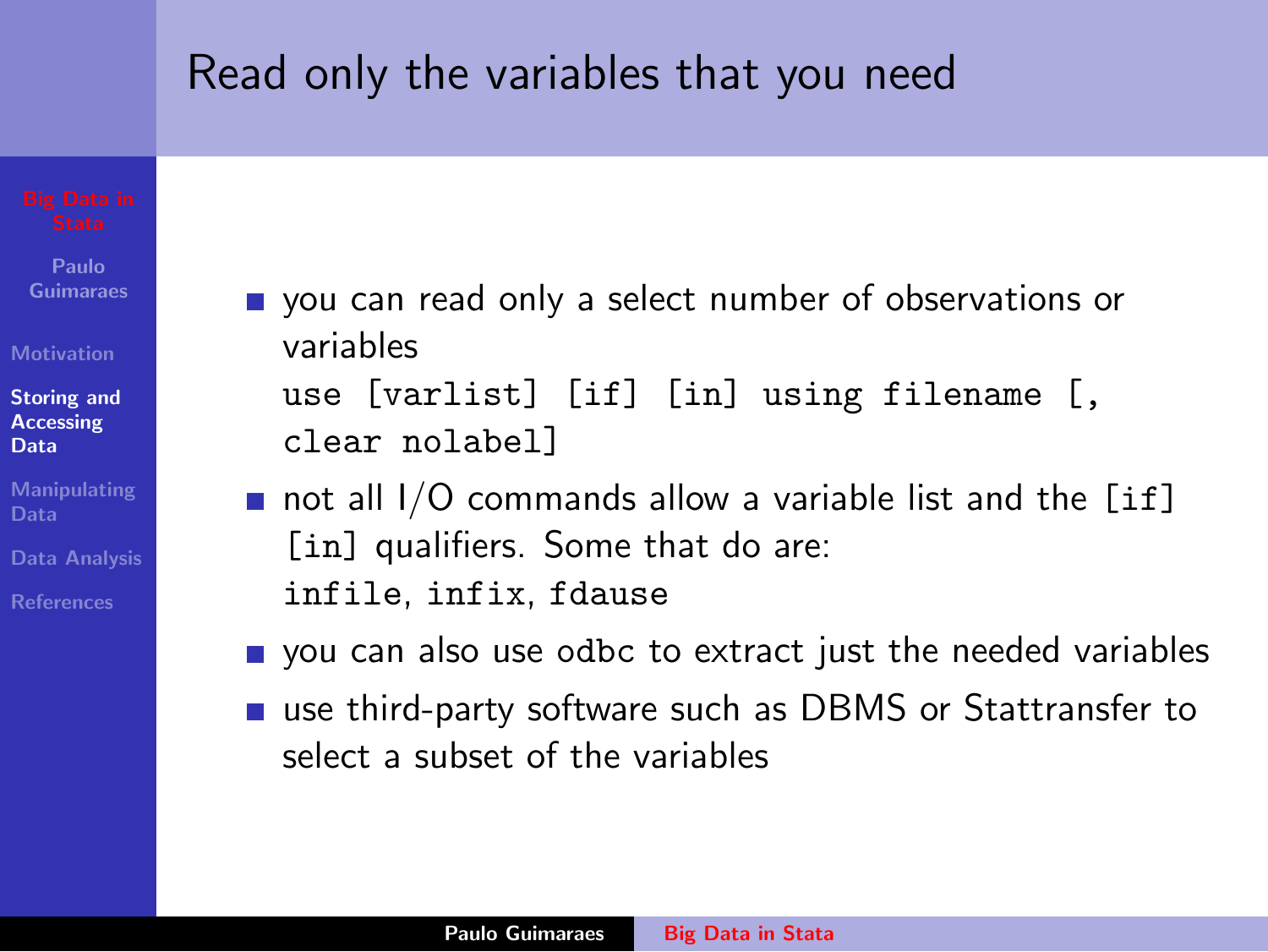# Simple coding tips

- **Paulo Guimaraes**
- **Motivation**
- **Storing and Accessing Data**
- **Manipulating Data**
- **Data Analysis**
- 
- $\blacksquare$  make sure to specify the correct type for the variables
	- it saves space
	- $\blacksquare$  it avoids problems
	- compress your data
	- avoid strings if you can (use value labels) \*\*
	- take advantage of Stata's factor-variable operators \*
		- use only one variable per category
		- do not store squared variables, interactions, or lagged values
	- $\blacksquare$  use built-in commands if possible (see which)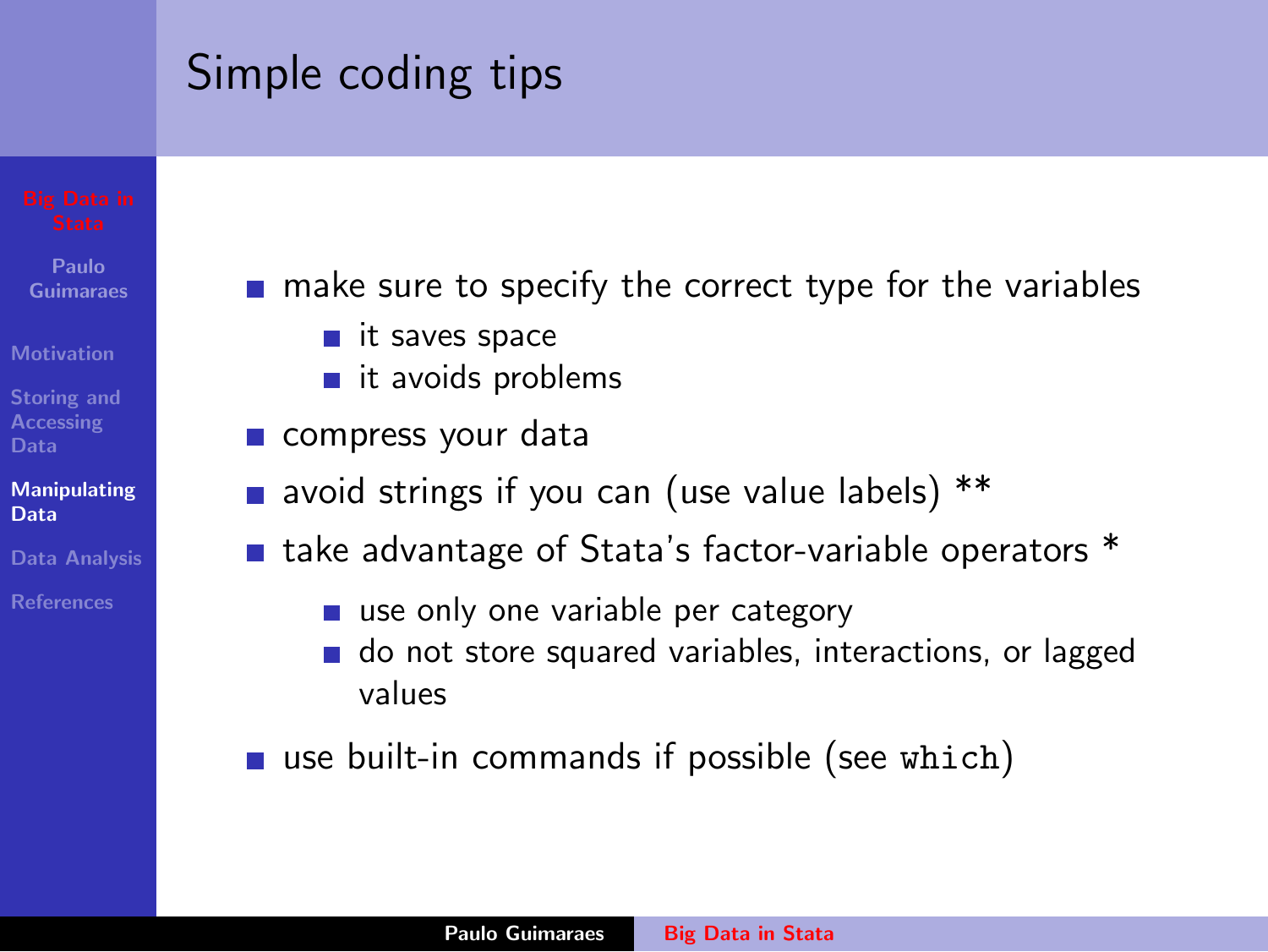# More coding tips

- **Paulo Guimaraes**
- **Motivation**
- **Storing and Accessing Data**

### **Manipulating Data**

- **Data Analysis**
- 

## sort \*

- use sort instead of gsort for "decreasing sorts" (Feenberg)
- $\blacksquare$  if you need to sort on several variables (byte, int, or long) consider using the user-written utility hash (Maurer)
- collapse \*
	- may be faster to write your code for collapse
	- use the user-written fastcollapse (Maurer)
- recoding  $*$ 
	- $\blacksquare$  it makes a big difference how you (re)code
	- $\blacksquare$  recode is typically slow
	- **For additional examples see Canner and Schneider**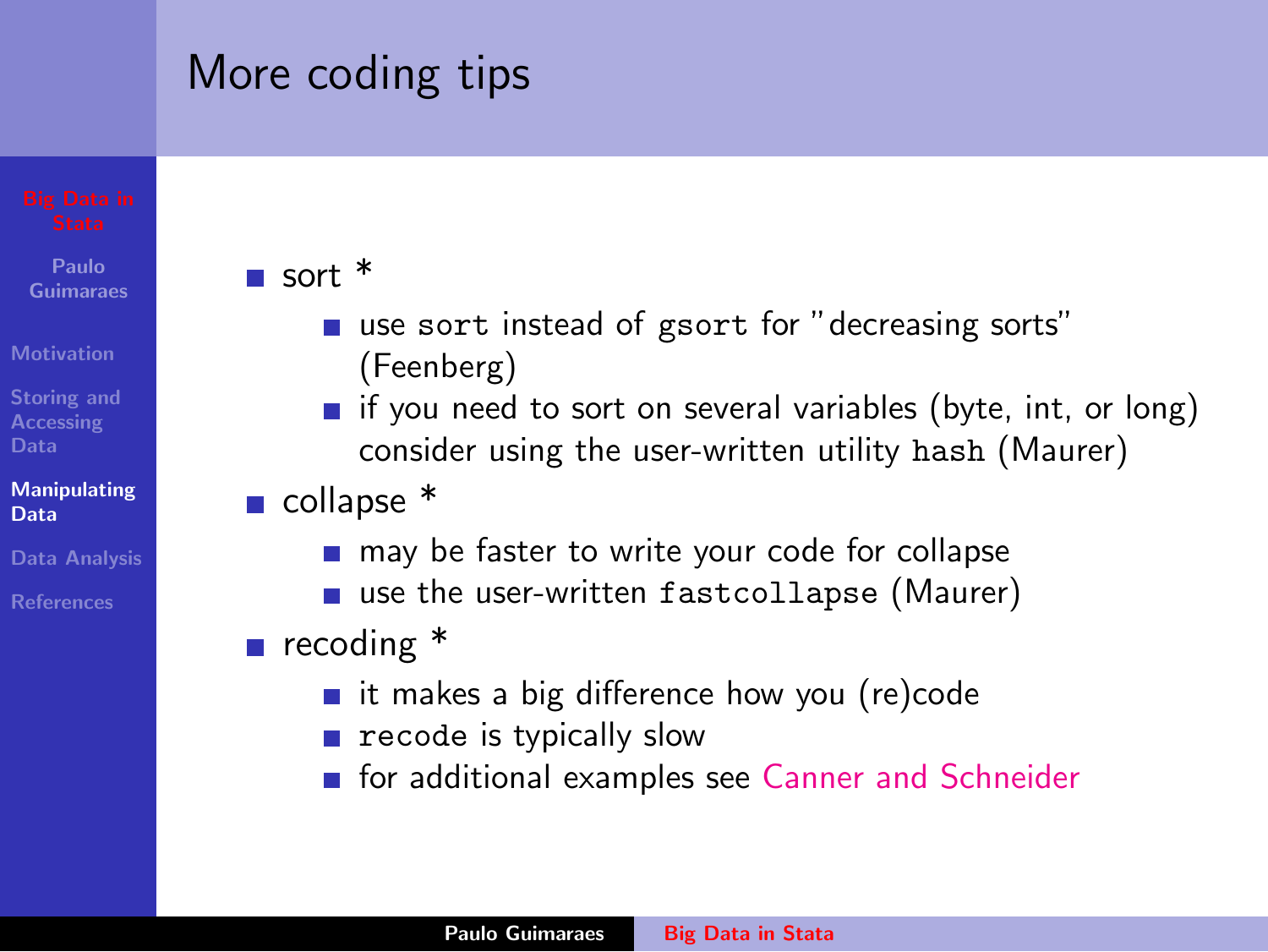### **Paulo Guimaraes Motivation Storing and Accessing Data Manipulating Data Data Analysis** And a few more ... reshape  $*$  $\blacksquare$  the reshape command is very slow  $\blacksquare$  it is usually faster to break the data into several files and reassemble it on the desired format egen  $*$  $\blacksquare$  the egen command can also be very slow  $\blacksquare$  it may pay to code alternatives to egen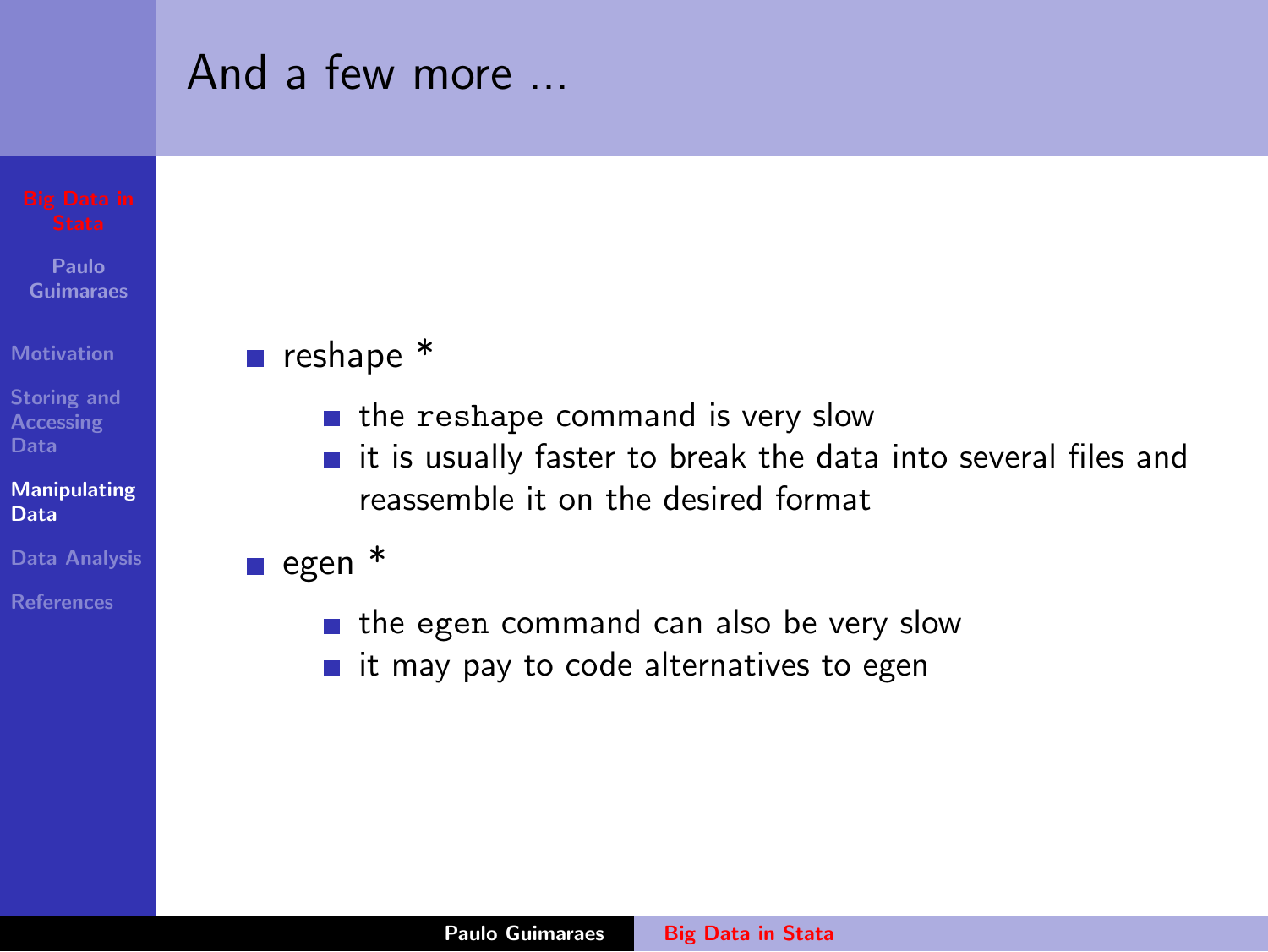# Making Stata run faster

- **Paulo Guimaraes**
- **Motivation**
- **Storing and Accessing**

### **Manipulating Data**

- **Data Analysis**
- 

## **■ learn Mata**

- Mata is a fast matrix language built into Stata
- write a Stata plugin
	- **plugins are compiled code that you can attach to Stata**
- $\blacksquare$  if you have a desktop with multiple cores use the package parallel (Vega)
	- **parallel runs multiple Stata instances on the same** computer
- **E** Lokshin and Radyakin (2014) showed that it is possible to join the power of multiple computers in a network
	- $\blacksquare$  they built a set of tools to implement distributed computations (HPCCMD)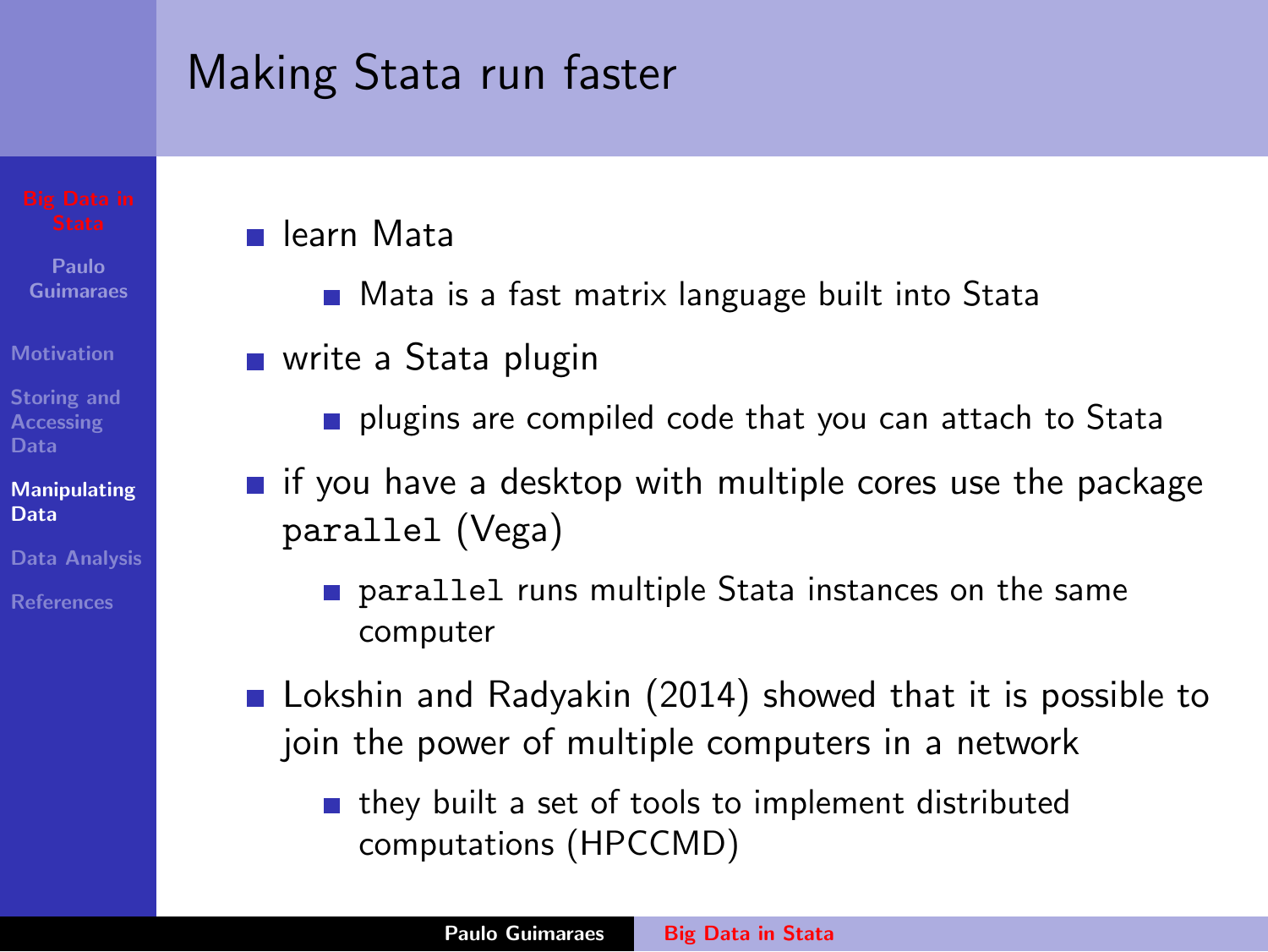## Keep the data simple

**Paulo Guimaraes**

- **Motivation**
- **Storing and Accessing**
- **Manipulating**
- **Data Analysis**
- 

## use a "clean" dataset

- data should have just the variables needed for the analysis
- cases with missing observations should be removed
- store the variables efficiently
- will a sample do?
	- $\blacksquare$  for many procedures the results will be similar
	- $\blacksquare$  it is fairly easy to sample observations or clusters (see Stata FAQs)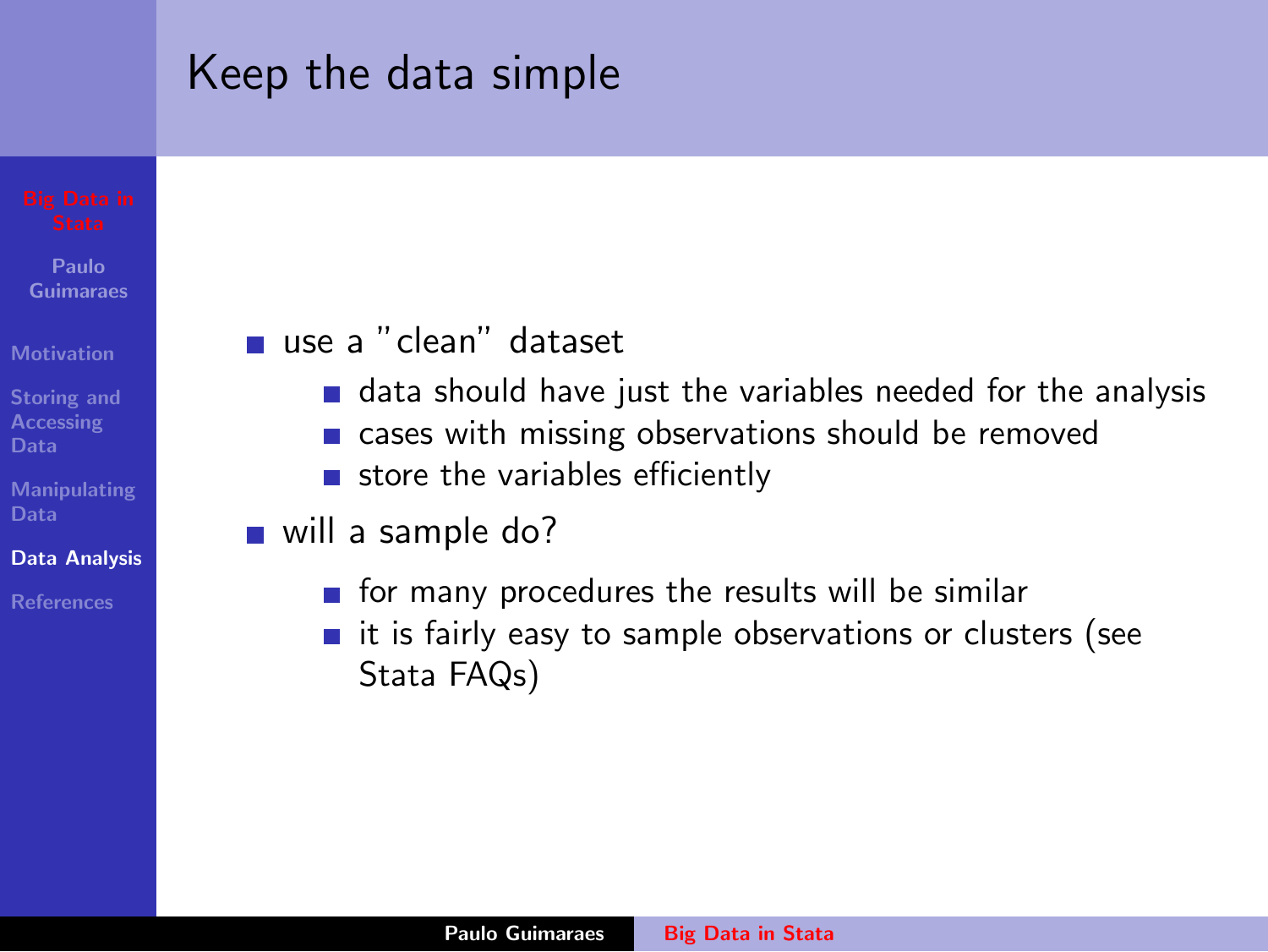## Understand your data

**Paulo Guimaraes**

**Motivation**

**Storing and Accessing Data**

**Manipulating**

### **Data Analysis**

**References**

## do you have duplicate observations?

- **n** create a variable with frequency of unique cases
- o do the analysis with the "weights" option
- $\blacksquare$  are observations repeated on the X variables?
	- instead of logit use binreg or glm on grouped data
	- **n** instead of clogit use multin on grouped data
	- **n** instead of poisson use poisson with exposure on grouped data
	- **n** instead of regress use regress with weights on grouped data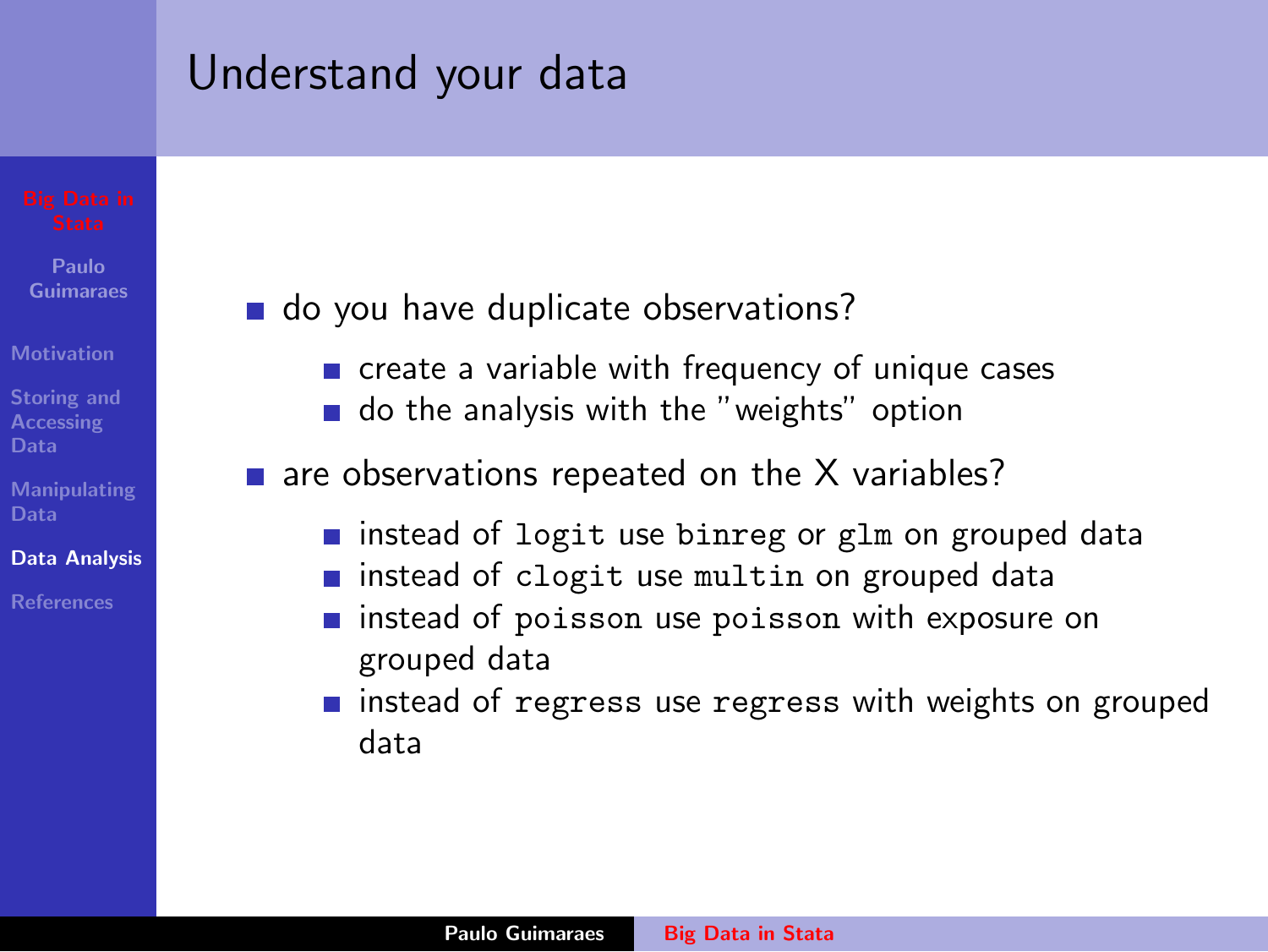## Regressions ...

- **Paulo Guimaraes**
- **Motivation**
- **Storing and Accessing**
- **Manipulating**
- **Data Analysis**
- **References**
- What if you want to estimate a regression with thousands of regressors?
	- $\blacksquare$  It is possible using the iterative procedure of Guimaraes and Portugal (2010)
	- Torres et al (2015) use Stata to estimate a linear regression function with 28 million observations and 33*,* 491 covariates, 18 year dummies and a fixed effect
	- $\blacksquare$  the procedure may be adapted to other problems
- What if you want to estimate a regression with a single fixed-effect?
	- consider using areg or regress instead of xtreg
	- **but pay attention to clustered standard errors**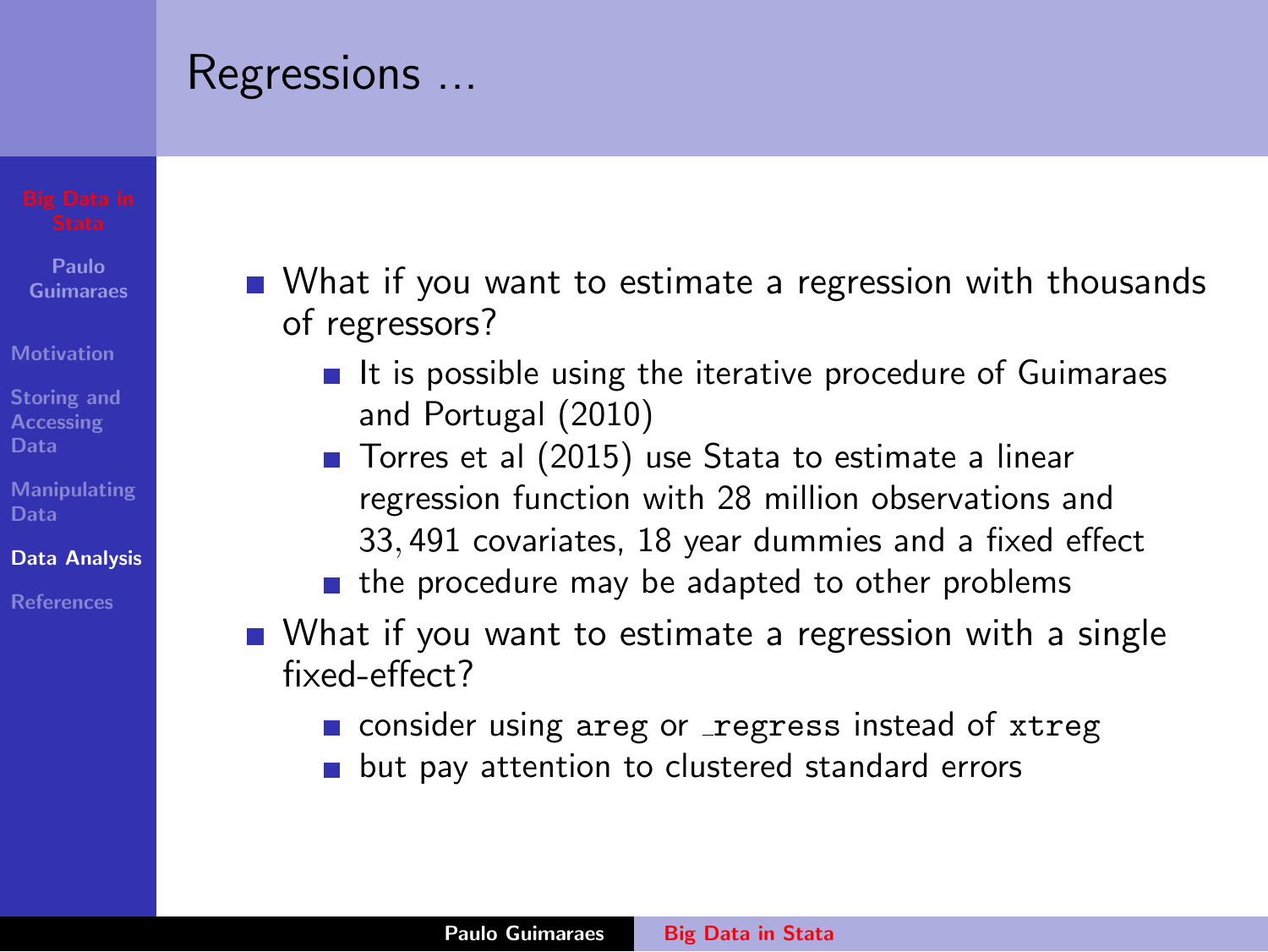## More regressions ...

- **Paulo Guimaraes**
- **Motivation**
- **Storing and Accessing Data**
- **Manipulating**
- **Data Analysis**
- **References**
- What if you to estimate a linear regression with two or more fixed effects?
	- $\blacksquare$  there are many user-written commands (a2reg, gpreg, felsdvreg, reg2hdfe)
	- **but the gold standard nowadays is reghdfe by Sergio** Correia
		- absorbs any number of fixed effects and their interactions
		- **n** implements IV estimation
		- much faster and takes advantage of multiple cores
		- $\blacksquare$  excellent support (github)
- What if you want to estimate a Poisson regression with two fixed effects?
	- $\blacksquare$  use the package poi2hdfe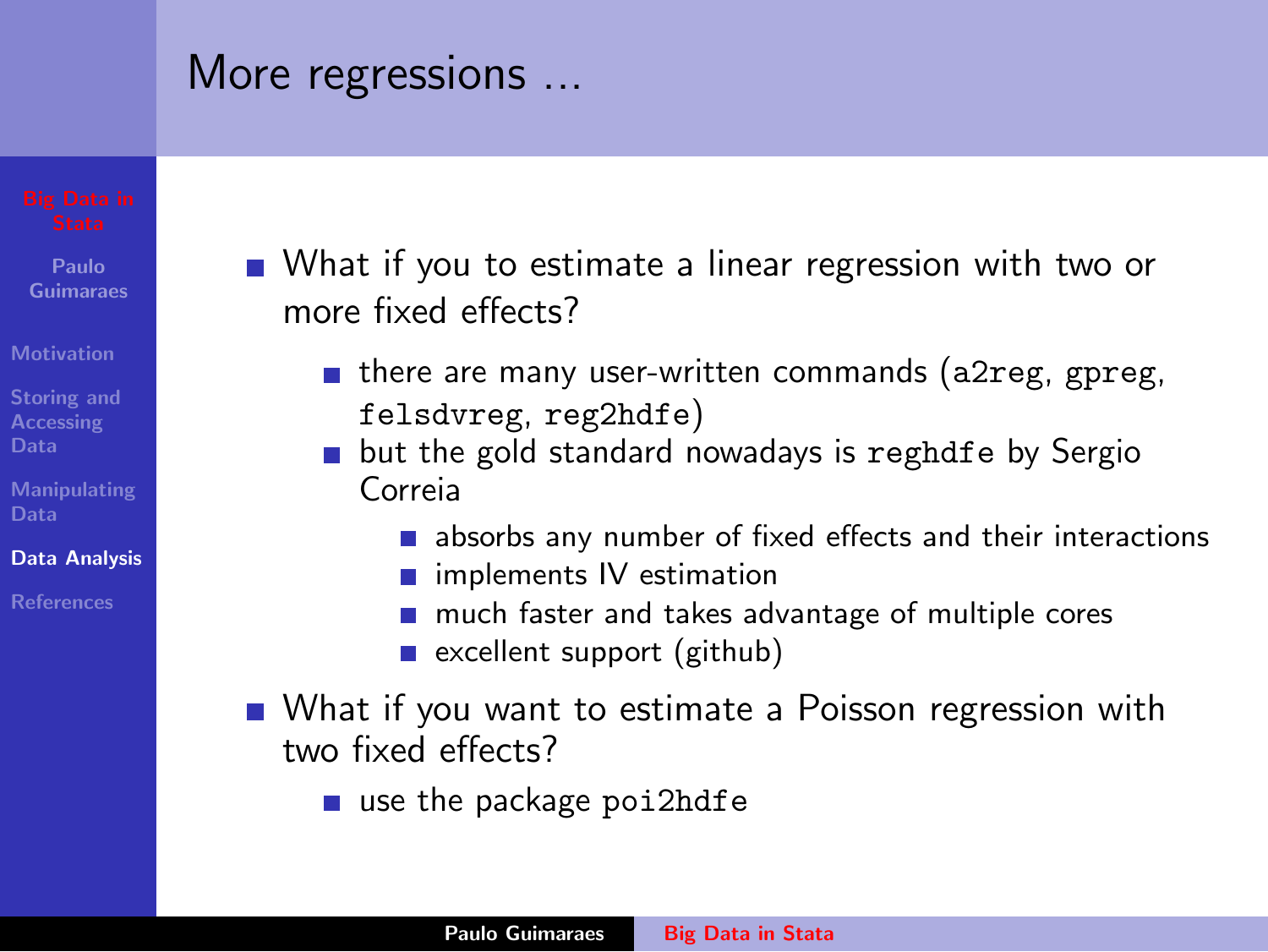## Advice on estimation of high-dimensional models

**Paulo Guimaraes**

**Motivation**

**Storing and Accessing Data**

**Manipulating Data**

**Data Analysis**

- **be patient! this is not OLS regression!**
- vou can probably use a lower convergence criterion
- $\blacksquare$  be careful about using the estimated fixed effects for secondary analysis
- **Examplement respect** respectively identified by imposing restrictions
- **if** you use clustered ses make sure you have a high enough number of clusters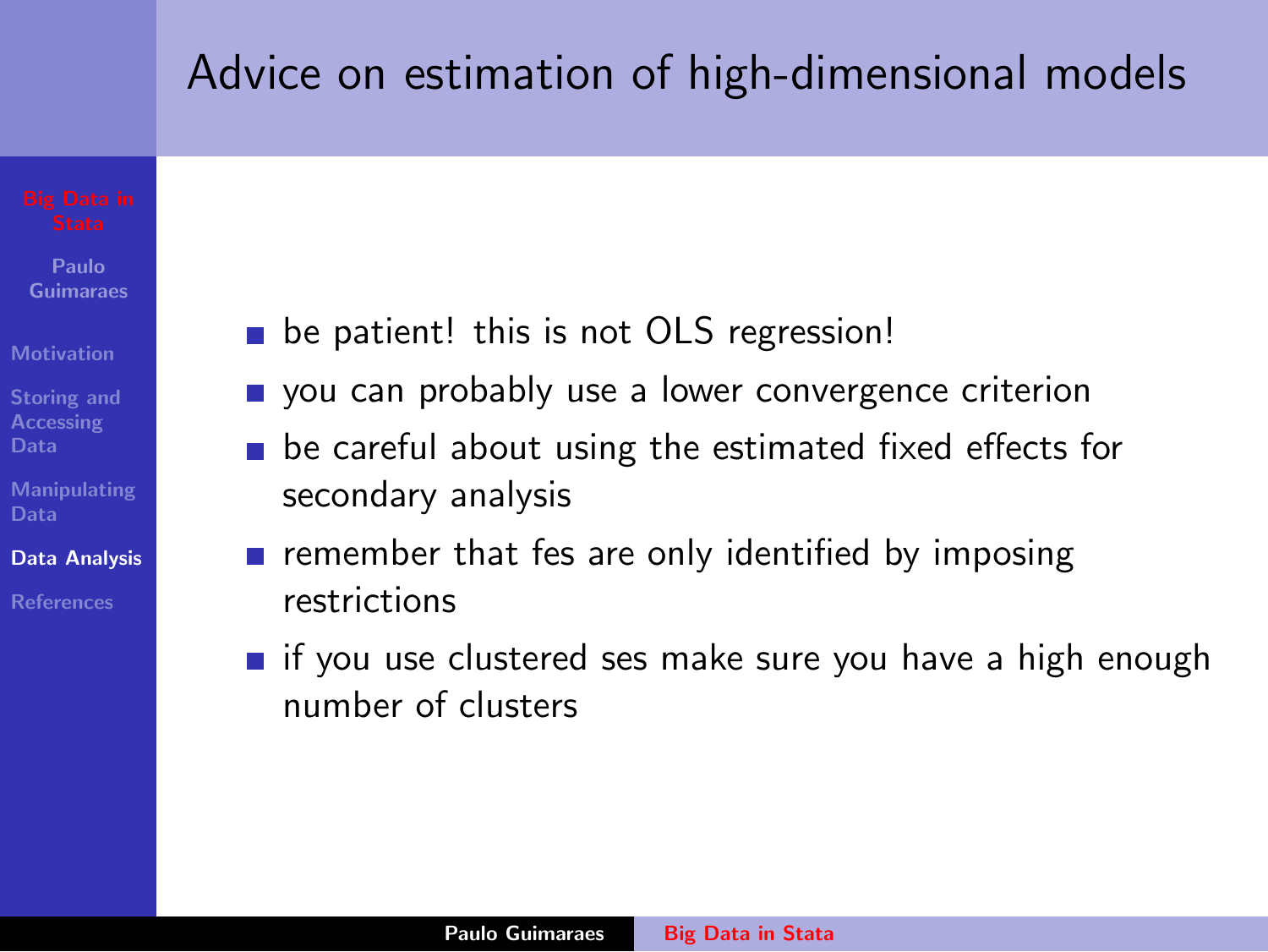## An example

**Paulo Guimaraes**

**Motivation**

**Storing and Accessing**

**Manipulating Data**

**Data Analysis**

- with large data sets we can use more flexible  $\mathcal{L}_{\mathcal{A}}$ parametrizations
- consider the typical wage regression

 $log(wage) = \beta_1age + \beta_2te$ *nure* + *firm*<sub>f</sub> *e* + *ind*<sub>f</sub> *e* + *year*<sub>f</sub> *e* 

- $\blacksquare$  employee-employer panel data set with 28 million observations (1986-2013)
- **a** age and tenure were introduced as discretized variables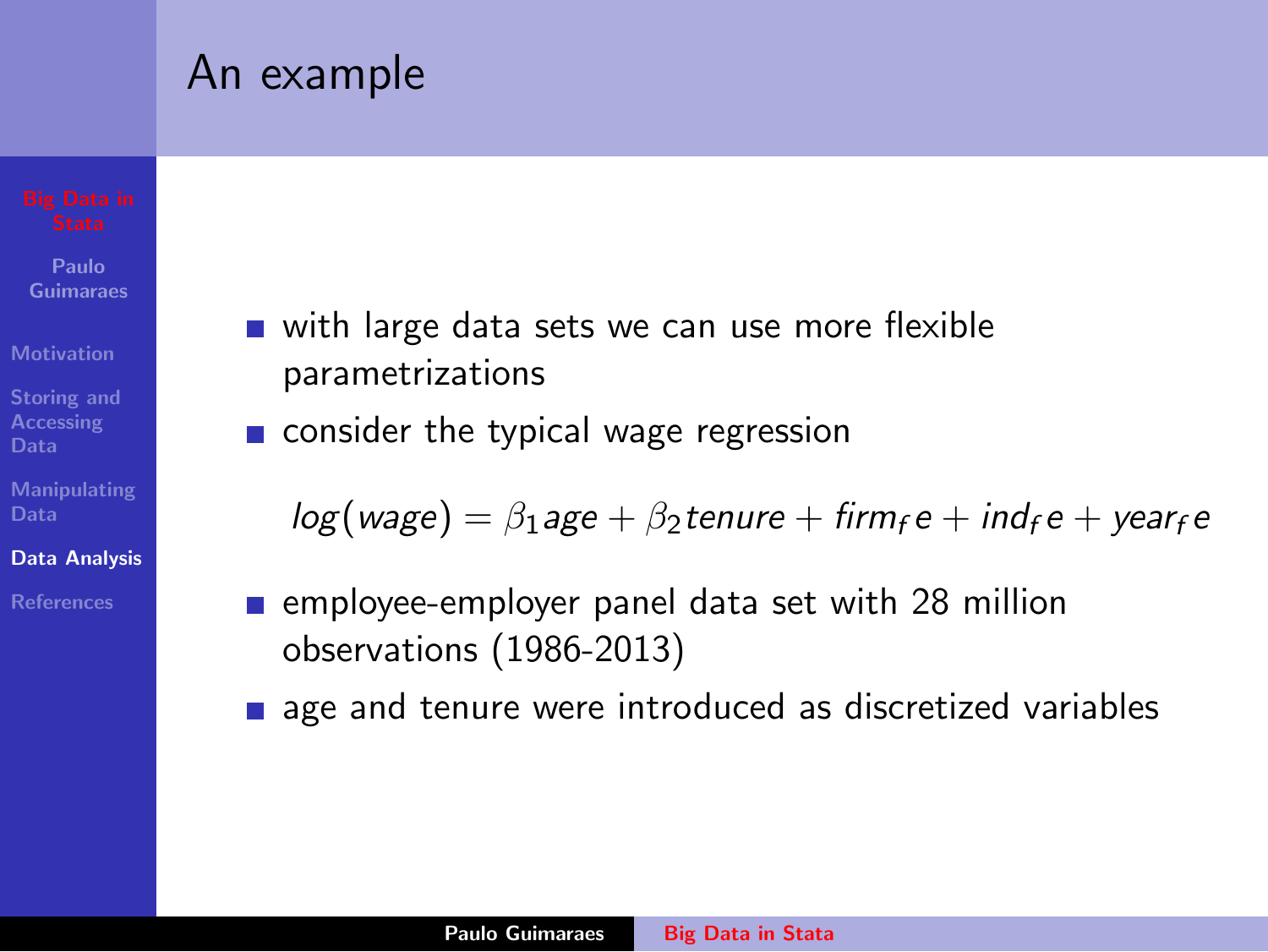## References

- **Paulo Guimaraes**
- **Motivation**
- **Storing and Accessing Data**
- **Manipulating Data**
- **Data Analysis**
- **References**
- Canner, J. and Schneider, E. "Optimizing Stata for Analysis of Large Data Sets" Stata Conference New Orleans, LA (July, 2013)
- Feenberg, D., "Stata for very large datasets" available at http://www.nber.org/stata/efficient/ (July 2012)
- Guimarães, P., "Understanding the Multinomial-Poisson transformation" Stata Journal, vol4, 3, pp.265-273 (2004)
- Guimarães, P. and Portugal P., "A simple feasible procedure to fit models with high-dimensional fixed effects", Stata Journal, vol 10, 4, pp.628-649 (2010)